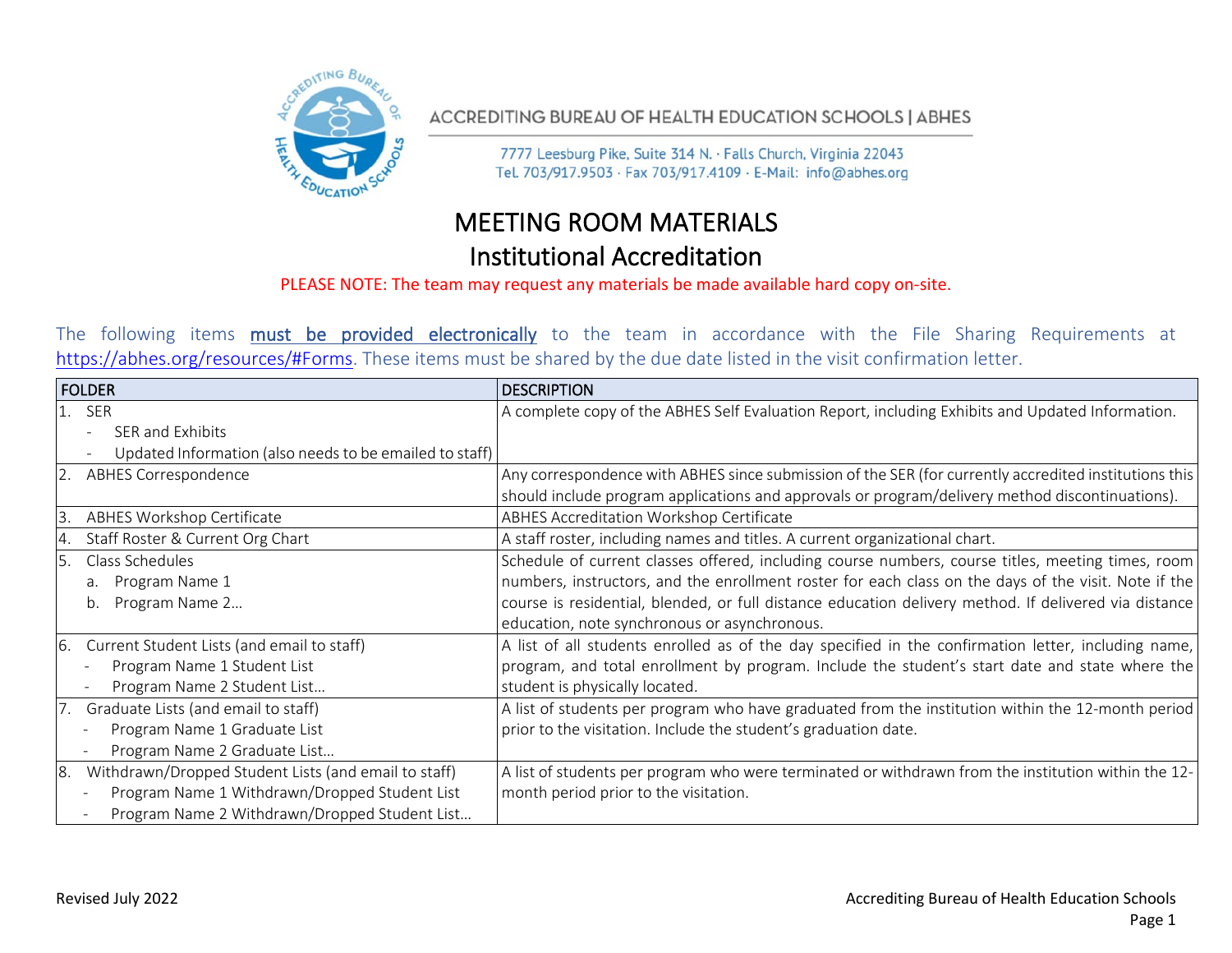| 9.<br>LOA Student Lists (and email to staff)                                                                        | A list of students per program who were on a leave of absence from the institution within the 12-                                                 |
|---------------------------------------------------------------------------------------------------------------------|---------------------------------------------------------------------------------------------------------------------------------------------------|
| Program Name 1 Withdrawn/Dropped Student List                                                                       | month period prior to the visitation.                                                                                                             |
| Program Name 2 Withdrawn/Dropped Student List                                                                       |                                                                                                                                                   |
| 10. ATB Student List (and email to staff)                                                                           | A list of Ability-to-Benefit students per program who were enrolled within the 12-month period prior                                              |
| Program Name 1 ATB Student List                                                                                     | to the visitation.                                                                                                                                |
| Program Name 2 ATB Student List                                                                                     |                                                                                                                                                   |
| 11. Clinical Experiences                                                                                            | The Clinical Experiences Information form found at https://abhes.org/resources/#Forms must be                                                     |
| a. Program Name 1                                                                                                   | provided for each program with an external clinical experience. Affiliation agreements and site                                                   |
| Clinical Experiences Information Form                                                                               | viability evaluations are to be provided for each active site.                                                                                    |
| site viability evaluation for each listed active site<br>$\overline{\phantom{a}}$                                   |                                                                                                                                                   |
| current, signed affiliation agreement for each listed                                                               |                                                                                                                                                   |
| active site                                                                                                         |                                                                                                                                                   |
| Program Name 2<br>b.                                                                                                |                                                                                                                                                   |
| 12. Outcomes (Renewals)                                                                                             | Currently accredited institutions - Most recent ABHES Annual Report (currently accredited                                                         |
|                                                                                                                     | Back-Up Documentation spreadsheets (submitted with institutions) Back-Up Documentation spreadsheets as required by the Accreditation Manual. Also |
| the most recent Annual Report) for each program                                                                     | provide any correspondence and supporting backup related to outcomes reporting pertaining to the                                                  |
| Additional supporting documentation (placed with most recently submitted Annual Report.<br>$\overline{\phantom{a}}$ |                                                                                                                                                   |
| other job title, unavailable for placement, credentialing                                                           |                                                                                                                                                   |
| status)                                                                                                             |                                                                                                                                                   |
| Additional correspondence and supporting backup                                                                     |                                                                                                                                                   |
| documents related to outcomes reporting                                                                             |                                                                                                                                                   |
| 12. Outcomes (Initials)                                                                                             | Initial applicants - The backup documentation must be provided to support the retention,                                                          |
| Back-Up                                                                                                             | Documentation spreadsheets for each credentialing (if required for employment), and placement rates for the last July 1 through June 30           |
| program                                                                                                             | period for each program using the form found at https://abhes.org/resources/#Reporting.                                                           |
| Additional supporting documentation (placed with                                                                    |                                                                                                                                                   |
| other job title, unavailable for placement, credentialing                                                           |                                                                                                                                                   |
| status)                                                                                                             |                                                                                                                                                   |
| 13. Program Curricula                                                                                               | Complete program curricula, including syllabi and lesson plans/instructional content used for all                                                 |
| a. Program Name 1                                                                                                   | programs.                                                                                                                                         |
| Syllabi                                                                                                             |                                                                                                                                                   |
| Lesson plans/instructional content used                                                                             |                                                                                                                                                   |
| Program Name 2<br>b.                                                                                                |                                                                                                                                                   |
| 14. Outside Preparation Documentation                                                                               | For each credit-awarding program, provide documentation to support the outside (preparation) hours                                                |
| Program Name 1<br>a.                                                                                                | required to be presented on course syllabi. Such documentation may include, but is not limited to,                                                |
| Program Name 2<br>b.                                                                                                | policies and procedures that justify, clarify, and/or support the institution's assignment of the outside                                         |
|                                                                                                                     | hours in compliance with IV.G.1. minimums to demonstrate academic rigor and appropriateness.                                                      |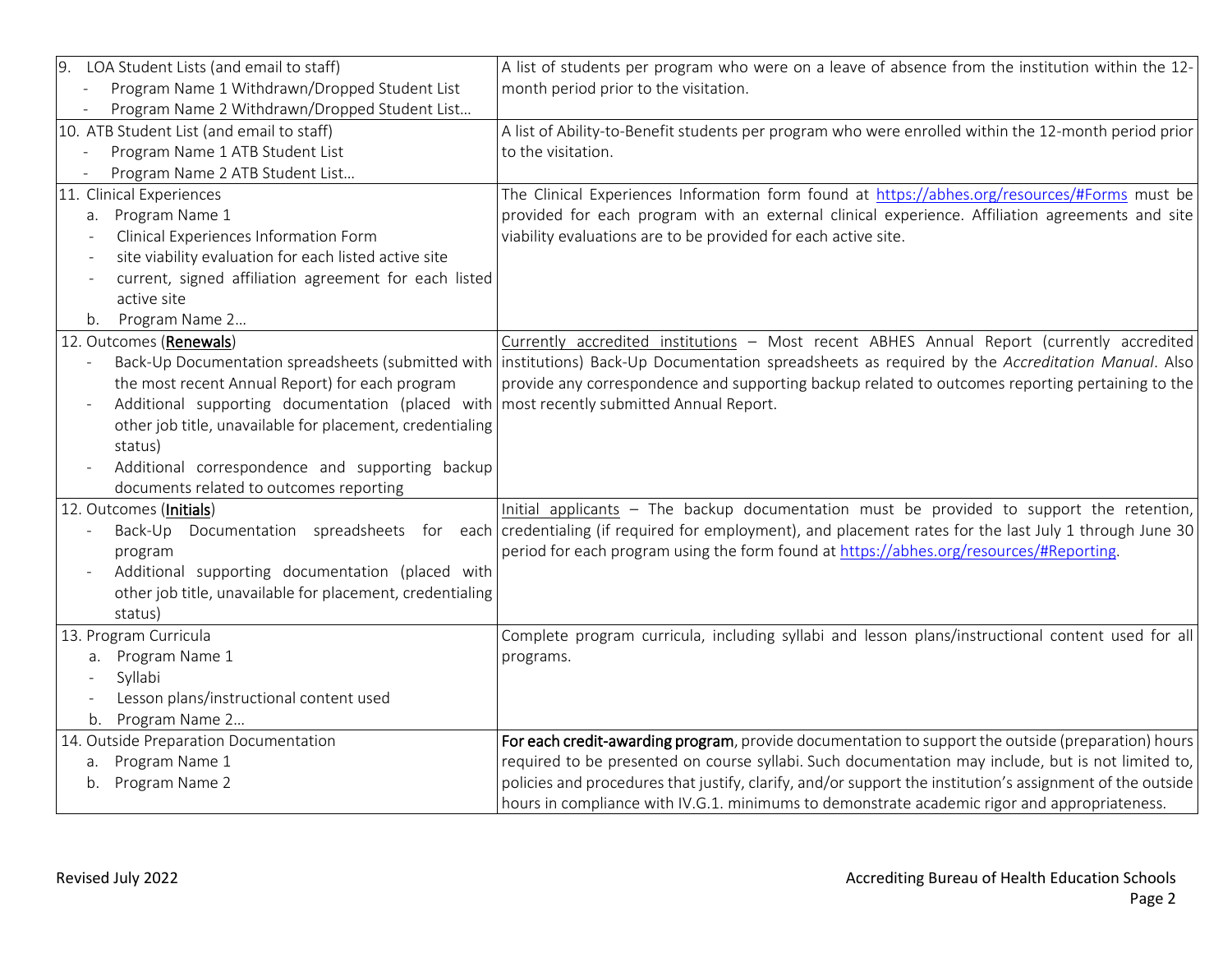| 15. Program Advisory Board                                                       | Program Advisory Board Meeting Minutes from the past twelve months. Provide evidence of distribution        |
|----------------------------------------------------------------------------------|-------------------------------------------------------------------------------------------------------------|
| a. Program Name 1                                                                | of meeting minutes.                                                                                         |
| Minutes and distribution for the past twelve months<br>$\overline{a}$            |                                                                                                             |
| Advisory Board Information form<br>$\overline{\phantom{a}}$                      | The Advisory Board Information form at https://abhes.org/resources/#Forms must be provided for              |
| Program Name 2<br>b.                                                             | each program in addition to documentation to substantiate the members' qualifications for their role.       |
| 16. Program Effectiveness Plans(s)                                               | Program Effectiveness Plan(s), including supporting documentation. Executed constituency surveys must       |
| a. Program Name 1                                                                | be provided to support the rates provided.                                                                  |
| Program Effectiveness Plan                                                       |                                                                                                             |
| <b>Supporting Documentation</b><br>$\overline{\phantom{a}}$                      |                                                                                                             |
| Program Name 2<br>b.                                                             |                                                                                                             |
| 17. Faculty Meeting Minutes                                                      | Minutes of faculty meetings held within the past 12 months and evidence of distribution to personnel        |
| a. Program Name 1                                                                | and interested parties.                                                                                     |
| Date 1 Minutes and Distribution                                                  |                                                                                                             |
| Date 2 Minutes and Distribution<br>$\overline{\phantom{a}}$                      |                                                                                                             |
| Program Name 2<br>b.                                                             |                                                                                                             |
| 18. Institution Floor Plan                                                       | A floor plan of the institution.                                                                            |
| 19. Advertising                                                                  | Copies of all advertising.                                                                                  |
| 20. Admissions                                                                   | Admissions/Recruitment staff training materials and scripts.                                                |
| 21. Core Curriculum for Surgical Technology                                      | Current Edition of the Core Curriculum for Surgical Technology (if applicable). This can be provided as a   |
|                                                                                  | PDF.                                                                                                        |
| 22. Attestation of State Authorization Form                                      | Completed Attestation of State Authorization form found at https://abhes.org/resources/#Forms, if           |
|                                                                                  | operating outside the institution's home state.                                                             |
| 23. Agreements                                                                   | Copies of executed articulation agreements, consortium agreements, and education provider                   |
| Articulation Agreements and Approval                                             | agreements for entities that provide for a portion of student instruction in a program in addition to       |
| Consortium Agreements and Approval                                               | documentation of ABHES approval of the agreement. Copies of contracted agreements must also be              |
| Education Provider Agreements and Approval<br>$\overline{\phantom{a}}$           | provided.                                                                                                   |
| <b>Contracted Agreements</b><br>$\overline{\phantom{a}}$                         |                                                                                                             |
| 24. Catalog and Addenda                                                          | A copy of the institution's current catalog including any current addenda. Provide a table of contents      |
| Catalog                                                                          | indicating what page(s) each requirement of Appendix C, Catalogs is located on.                             |
| Addenda                                                                          |                                                                                                             |
| 25. Regulatory Documents                                                         | Copies of the following documents: State Approval/License; Current Fire/Safety Inspections; Eligibility and |
| State Approval/License                                                           | Certification Approval Report ECAR); Program Participation Agreement (PPA); and Title IV Financial Aid      |
| Current Fire/Safety Inspection<br>$\overline{\phantom{a}}$                       | Compliance Audit, if application.                                                                           |
| Eligibility and Certification Approval Report (ECAR)<br>$\overline{\phantom{a}}$ |                                                                                                             |
| Program Participation Agreement (PPA)                                            | If any of the items are not applicable, please provide a document with a statement indicating why the       |
| Title IV Financial Aid Compliance Audit<br>$\overline{\phantom{a}}$              | institution does not have the requested document or it is not applicable.                                   |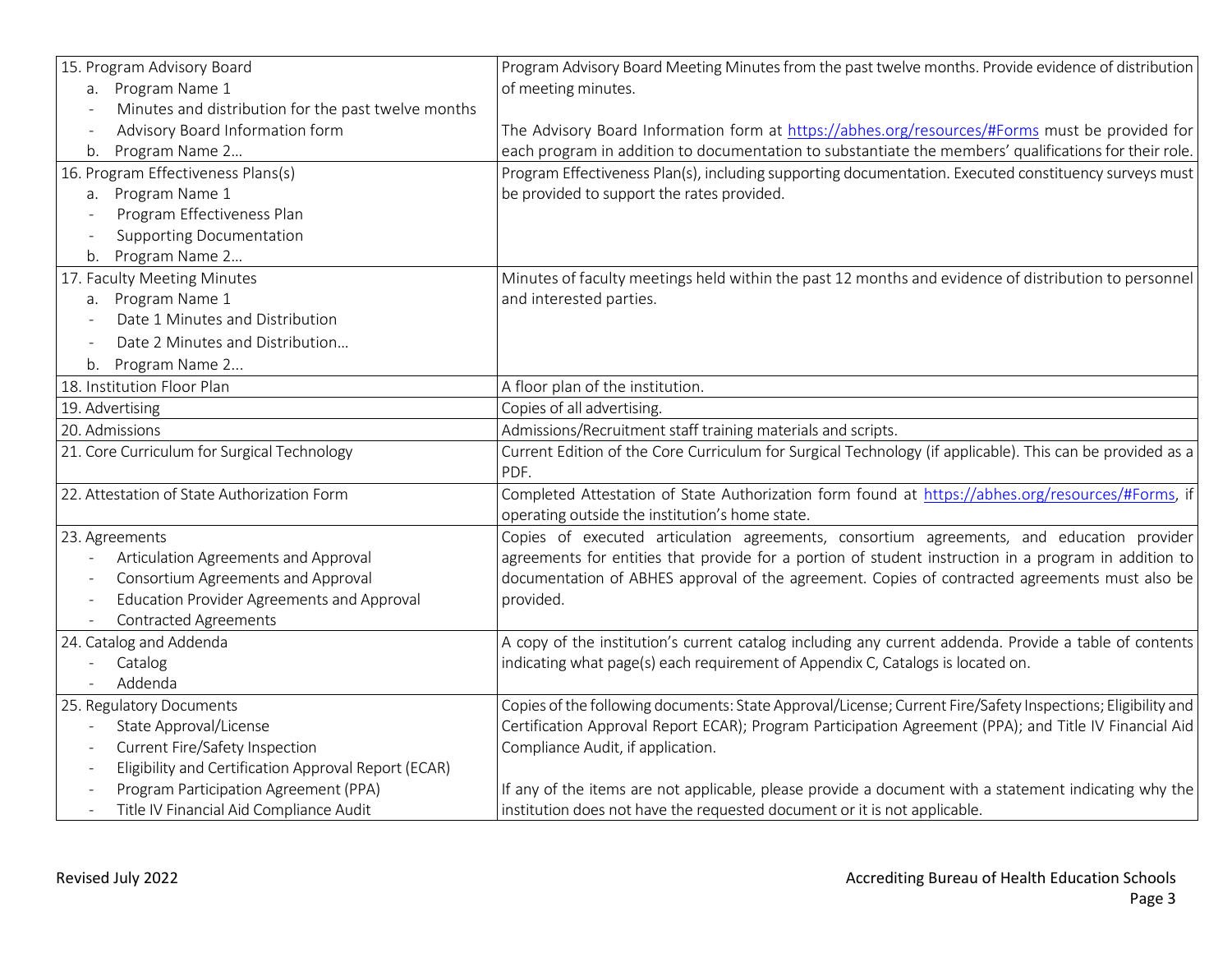| 26. Regulatory Correspondence                    | Copies of correspondence with oversight agencies (U.S. Department of Education, state approval              |
|--------------------------------------------------|-------------------------------------------------------------------------------------------------------------|
|                                                  | agencies, programmatic accreditors, etc.) since the most recent grant of accreditation was issued.          |
| 27. Grievance Policy Complaint File              | Copies of the institution's published grievance policy and any complaints received including resolution.    |
| a. Grievance Policy<br>Complaints and Resolution |                                                                                                             |
| Complaint 1                                      |                                                                                                             |
| Resolution 1                                     |                                                                                                             |
| 28. Emergency Preparedness Plan                  | Copy of the institution's Emergency Preparedness Plan.                                                      |
| 29. Continuing Education Courses                 | For initial institutional applicants offering avocational or professional development courses taken by non- |
| CEU 1                                            | matriculated students who are not seeking academic credit only: (1) a summary of the educational            |
| CEU 2                                            | objectives, schedule of instruction, course/program description, and delivery method for any currently      |
|                                                  | offered continuing education courses; (2) a description of the intended audience to include the criteria    |
|                                                  | for enrollment (prerequisites, licenses, prior education, etc.) for any currently offered continuing        |
|                                                  | education courses; (3) copies of publications used to identify the continuing education courses; and, (4)   |
|                                                  | a copy of the document used to demonstrate successful completion of the continuing education course.        |

The following items may be provided hard copy in person, or you may elect to provide them electronically to the team in accordance with the File Sharing Requirements at [https://abhes.org/resources/#Forms.](https://abhes.org/resources/#Forms) These items must be provided to the team at the start of the visit (9am of the first day of the visit).

| <b>FOLDER</b>                                 | <b>DESCRIPTION</b>                                                                           |
|-----------------------------------------------|----------------------------------------------------------------------------------------------|
| A. Current Student Files                      | Copies of applicable documentation for Appendix E, Section A of the Accreditation Manual for |
| Program Name 1 Student List                   | students selected from the Current Student List.                                             |
| Program Name 1<br>а.                          |                                                                                              |
| Selected Student Name 1<br>$\circ$            |                                                                                              |
| 1. Enrollment agreement                       |                                                                                              |
| 2. High school graduation or equivalent       |                                                                                              |
| 3. Admission determination documentation      |                                                                                              |
| 4. Financial records                          |                                                                                              |
| 5. Academic transcript                        |                                                                                              |
| 6. Attendance records (if applicable)         |                                                                                              |
| 7. Progress reports or correspondence         |                                                                                              |
| 8. Externship/clinical experience evaluations |                                                                                              |
| Selected Student Name 2<br>$\circ$            |                                                                                              |
| Program Name 2<br>b.                          |                                                                                              |
|                                               |                                                                                              |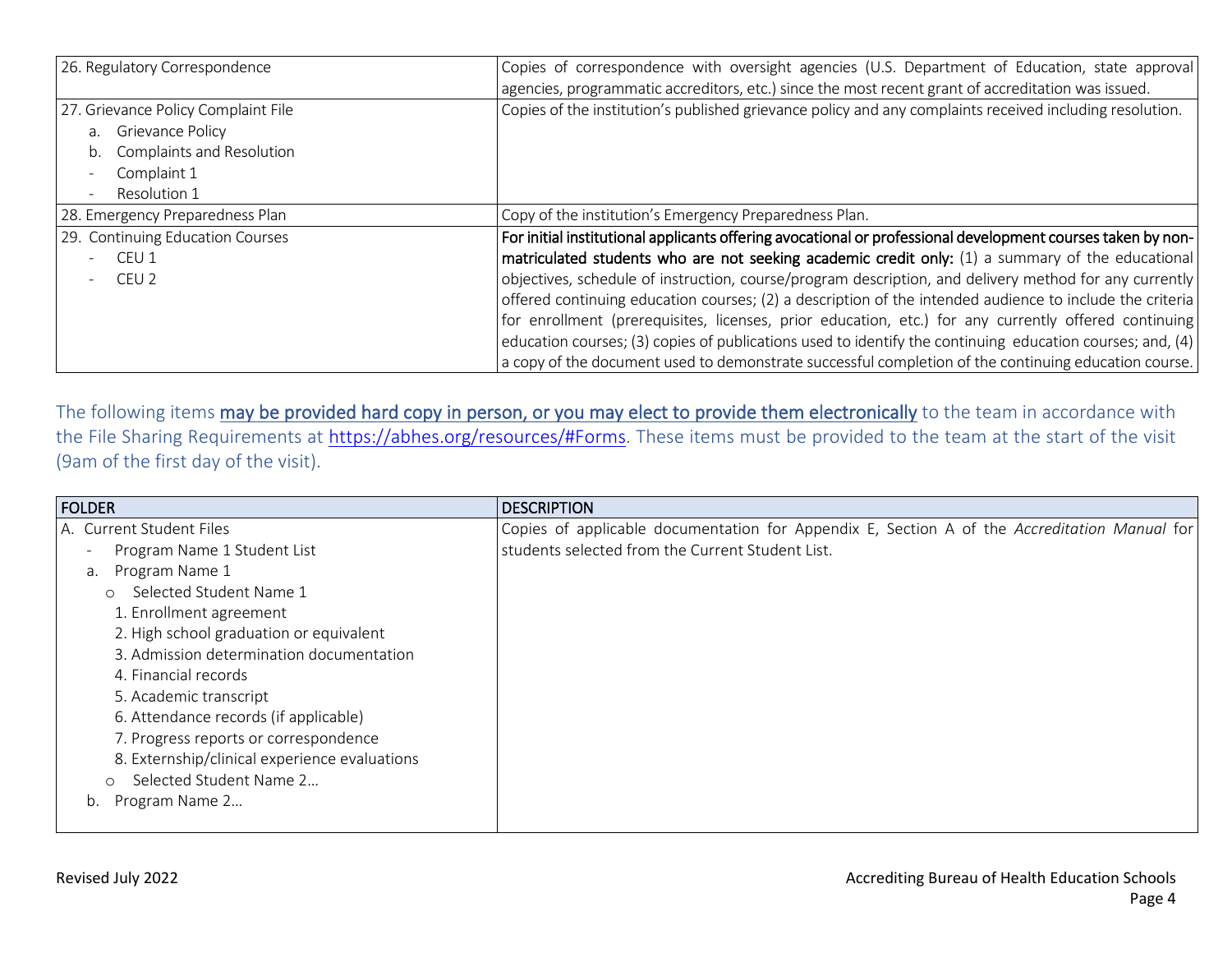| B. Graduate Student Files                     | Copies of applicable documentation for Appendix E, Section A of the Accreditation Manual for |
|-----------------------------------------------|----------------------------------------------------------------------------------------------|
| Program Name 1 Graduate List                  | students selected from the Graduate List.                                                    |
| Program Name 1<br>а.                          |                                                                                              |
| o Selected Student Name 1                     |                                                                                              |
| 1. Enrollment agreement                       |                                                                                              |
| 2. High school graduation or equivalent       |                                                                                              |
| 3. Admission determination documentation      |                                                                                              |
| 4. Financial records                          |                                                                                              |
| 5. Academic transcript                        |                                                                                              |
| 6. Attendance records (if applicable)         |                                                                                              |
| 7. Progress reports or correspondence         |                                                                                              |
| 8. Externship/clinical experience evaluations |                                                                                              |
| 9. Placement activity                         |                                                                                              |
| Selected Student Name 2<br>$\circ$            |                                                                                              |
| Program Name 2<br>b.                          |                                                                                              |
| C. Withdrawn/Dropped Student Files            | Copies of applicable documentation for Appendix E, Section A of the Accreditation Manual for |
| Program Name 1 Withdrawn/Dropped Student List | students selected from the Withdrawn/Dropped Student List.                                   |
| a. Program Name 1                             |                                                                                              |
| o Selected Student Name 1                     |                                                                                              |
| 1. Enrollment agreement                       |                                                                                              |
| 2. High school graduation or equivalent       |                                                                                              |
| 3. Admission determination documentation      |                                                                                              |
| 4. Financial records                          |                                                                                              |
| 5. Academic transcript                        |                                                                                              |
| 6. Attendance records (if applicable)         |                                                                                              |
| 7. Progress reports or correspondence         |                                                                                              |
| o Selected Student Name 2                     |                                                                                              |
| b. Program Name 2                             |                                                                                              |
| D. LOA Student Files                          | Copies of applicable documentation for Appendix E, Section A of the Accreditation Manual for |
| Program Name 1 LOA Student List               | students selected from the LOA Student List.                                                 |
| a. Program Name 1                             |                                                                                              |
| Selected Student Name 1                       |                                                                                              |
| 1. Enrollment agreement                       |                                                                                              |
| 2. High school graduation or equivalent       |                                                                                              |
| 3. Admission determination documentation      |                                                                                              |
| 4. Financial records                          |                                                                                              |
| 5. Academic transcript                        |                                                                                              |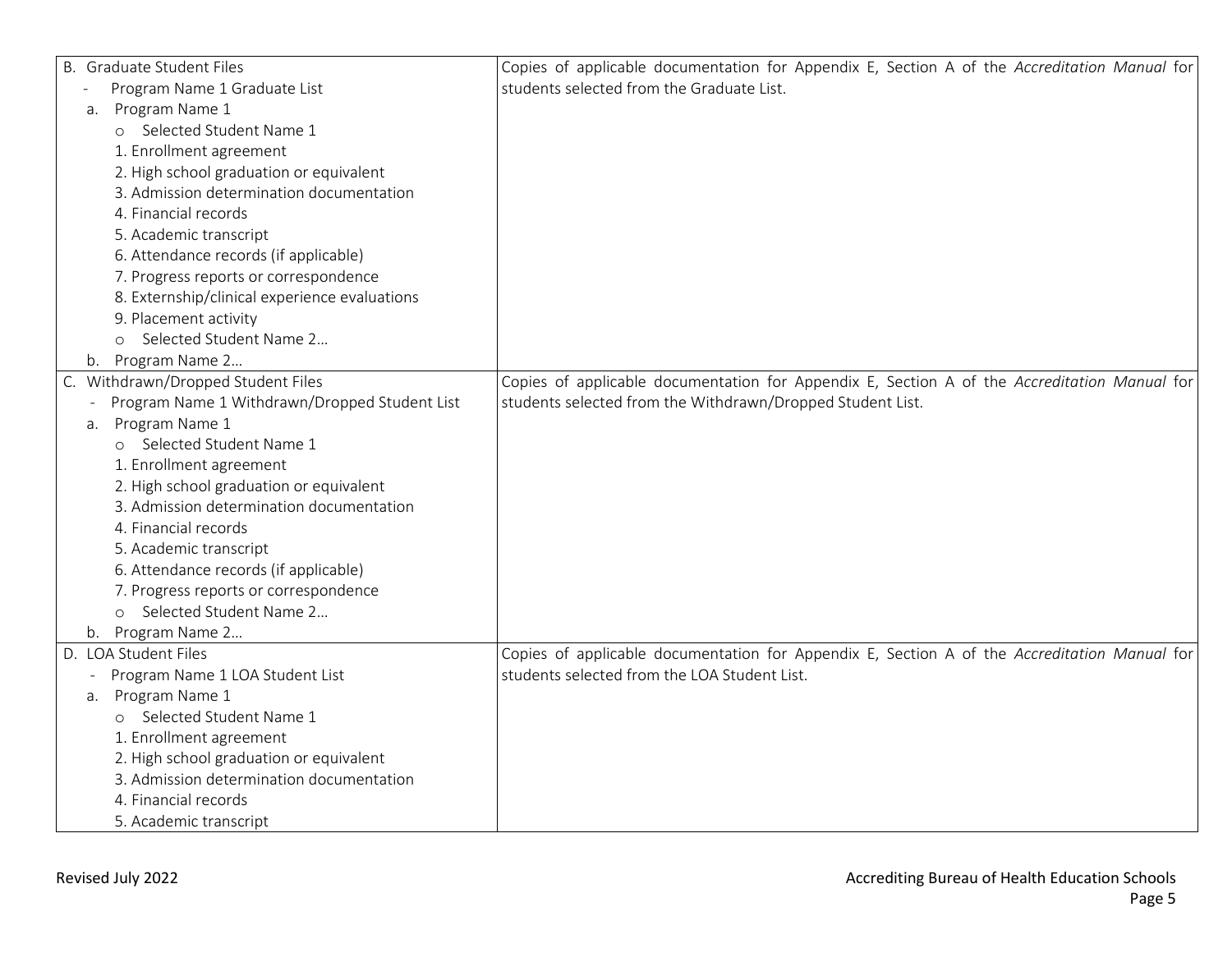|    |    | 6. Attendance records (if applicable)                 |                                                                                                                                              |
|----|----|-------------------------------------------------------|----------------------------------------------------------------------------------------------------------------------------------------------|
|    |    | 7. Progress reports or correspondence                 |                                                                                                                                              |
|    |    | 8. Externship/clinical experience evaluations         |                                                                                                                                              |
|    |    | 9. Placement activity                                 |                                                                                                                                              |
|    |    | o Selected Student Name 2                             |                                                                                                                                              |
|    |    | b. Program Name 2                                     |                                                                                                                                              |
| Ε. |    | <b>ATB Student Files</b>                              | Copies of applicable documentation for Appendix E, Section A for of the Accreditation Manual                                                 |
|    |    | Program Name 1 ATB Student List                       | students selected from the ATB Student List.                                                                                                 |
|    | a. | Program Name 1                                        |                                                                                                                                              |
|    |    | o Selected Student Name 1                             |                                                                                                                                              |
|    |    | 1. Enrollment agreement                               |                                                                                                                                              |
|    |    | 2. High school graduation or Equivalent               |                                                                                                                                              |
|    |    | 3. Admission determination documentation              |                                                                                                                                              |
|    |    | 4. Financial records                                  |                                                                                                                                              |
|    |    | 5. Academic transcript                                |                                                                                                                                              |
|    |    | 6. Attendance records (if applicable)                 |                                                                                                                                              |
|    |    | 7. Progress reports or correspondence                 |                                                                                                                                              |
|    |    | 8. Externship/clinical experience evaluations         |                                                                                                                                              |
|    |    | 9. Placement activity                                 |                                                                                                                                              |
|    |    | o Selected Student Name 2                             |                                                                                                                                              |
|    |    | b. Program Name 2                                     |                                                                                                                                              |
|    |    | F. Examination Series and Competency Evaluation Forms | The examination series and competency evaluation forms for each program, including the process                                               |
|    |    | a. Program Name 1                                     | used to assess each competency required for successful program completion. Include five complete                                             |
|    |    |                                                       | 1. Examination Series and Competency Evaluation graduated student's competency evaluation/assessment forms/examination series for the entire |
|    |    | Forms                                                 | program.                                                                                                                                     |
|    |    | 2. Student Name 1 Completed Competency Evaluations    |                                                                                                                                              |
|    |    | 3. Student Name 2 Completed Competency Evaluations    |                                                                                                                                              |
|    |    | 4. Student Name 3 Completed Competency Evaluations    |                                                                                                                                              |
|    |    | 5. Student Name 4 Completed Competency Evaluations    |                                                                                                                                              |
|    |    | 6. Student Name 5 Completed Competency Evaluations    |                                                                                                                                              |
|    | b. | Program Name 2                                        |                                                                                                                                              |
|    |    | G. Faculty Personnel Records                          | A list of all current program faculty.                                                                                                       |
|    |    | a. Program Name 1                                     |                                                                                                                                              |
|    |    | List of all current program faculty                   | Faculty personnel files, which contain all applicable items of Appendix E, Section B of the Accreditation                                    |
|    |    | o Faculty Name 1 (Last Name, First Name)              | Manual.                                                                                                                                      |
|    |    | 1. Signed job descrip                                 |                                                                                                                                              |
|    |    | 2. Resume/CV                                          |                                                                                                                                              |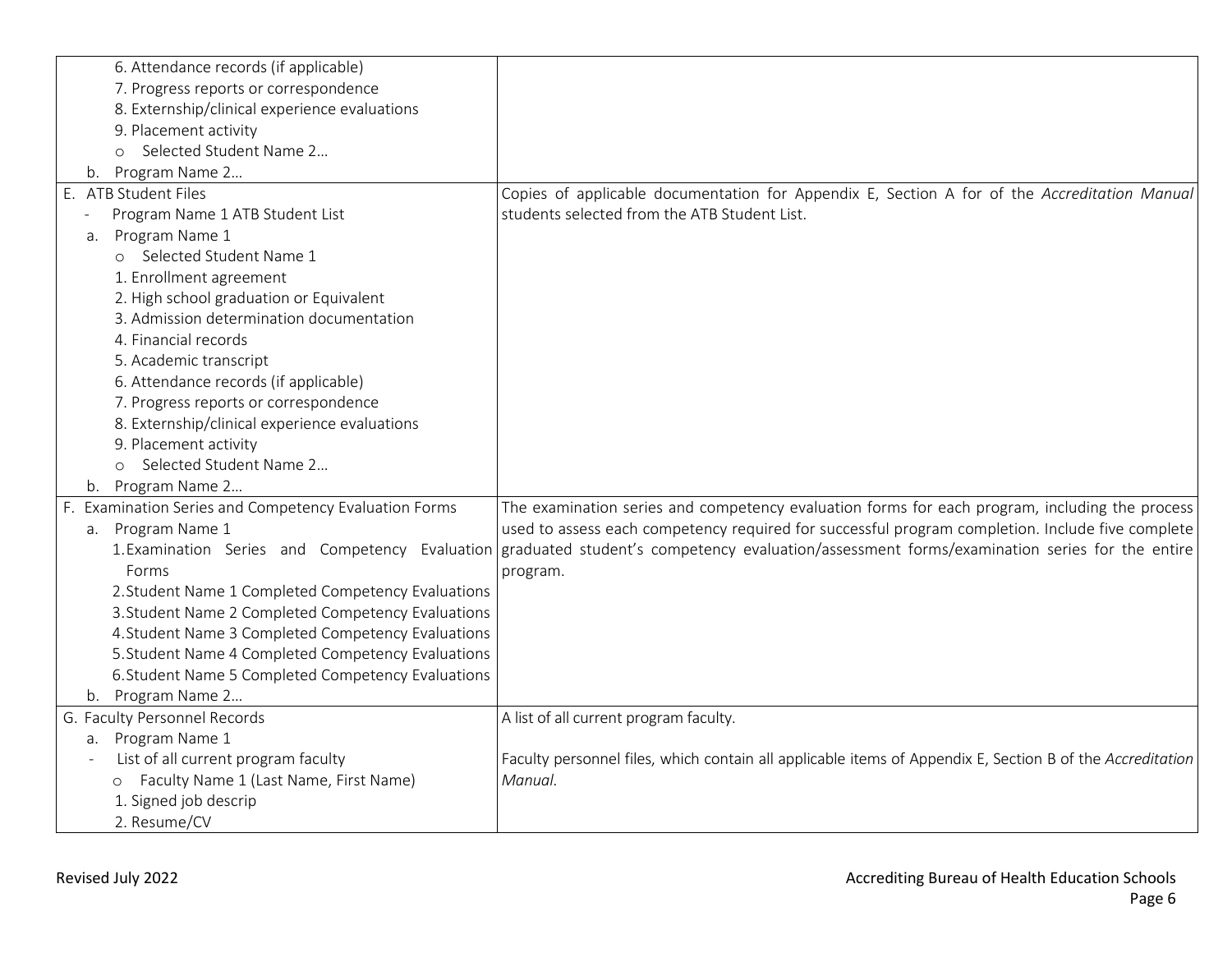|         | 3. Educational transcripts                             |                                                                                                            |
|---------|--------------------------------------------------------|------------------------------------------------------------------------------------------------------------|
|         | 4. Current license/credential                          |                                                                                                            |
|         | 5. Annual performance eval within past 12 months       |                                                                                                            |
|         | 6. 30-day classroom eval                               |                                                                                                            |
|         | 7. Professional development within past 12 months      |                                                                                                            |
|         | 8. In-service training within past 12 months           |                                                                                                            |
|         | 9. ABHES Faculty Data Sheet                            |                                                                                                            |
|         | 10. Hep B documentation                                |                                                                                                            |
|         | o Faculty Name 2                                       |                                                                                                            |
| b.      | Program Name 2                                         |                                                                                                            |
|         | List of all current program faculty                    |                                                                                                            |
|         | o Faculty Name 1                                       |                                                                                                            |
|         | H. Program Supervisor Personnel Record(s)              | A list of all current individuals who manage each program as identified in standard V.E.1.a. of the SER.   |
| а.      | Program Name 1                                         |                                                                                                            |
|         | List of individuals who manage each program            | Personnel files, which contain all items of Appendix E, Section B of the Accreditation Manual with the     |
| $\circ$ | Individual Name 1 (Last Name, First Name - Job Title)  | exception of 5, 6, 8, and 10 unless the individual is also part of the program faculty. In addition to the |
|         | 1. Signed job descrip                                  | requirements of Appendix E, Section B, the institution must also provide education related management      |
|         | 2. Resume/CV                                           | training for each individual who is part of the program management as described in the institution's       |
|         | 3. Educational transcripts                             | narrative for standard V.E.1.a. as required by standard V.E.1.d. of the Accreditation Manual.              |
|         | 4. Current license/credential                          |                                                                                                            |
|         | 5. Annual performance eval within past 12 months       |                                                                                                            |
|         | 6. 30-day classroom eval                               |                                                                                                            |
|         | 7. Prof Dev within past 12 months                      |                                                                                                            |
|         | 8. In-service training within past 12 months           |                                                                                                            |
|         | 9. ABHES Faculty Data Sheet                            |                                                                                                            |
|         | 10. Hep B documentation                                |                                                                                                            |
|         | 11. Education related management training              |                                                                                                            |
| $\circ$ | Individual Name 2                                      |                                                                                                            |
| b.      | Program Name 2                                         |                                                                                                            |
|         | List of individuals who manage each program            |                                                                                                            |
| $\circ$ | Individual Name 1                                      |                                                                                                            |
|         | Administrative Personnel Records                       | Files for on-site administrators and management (e.g., Campus President, Director of Education, Director   |
| a.      | Personnel Record 1 (Last Name, First Name - Job Title) | of Admissions, Director of Career Services, Director of Financial Aid, Registrar, Director of Student      |
|         | 1. Signed job descrip                                  | Services) including job descriptions, resume/CV, and recent professional development.                      |
|         | 2. Resume/CV                                           |                                                                                                            |
|         | 3. Prof Dev                                            |                                                                                                            |
|         | b. Personnel Record 2                                  |                                                                                                            |